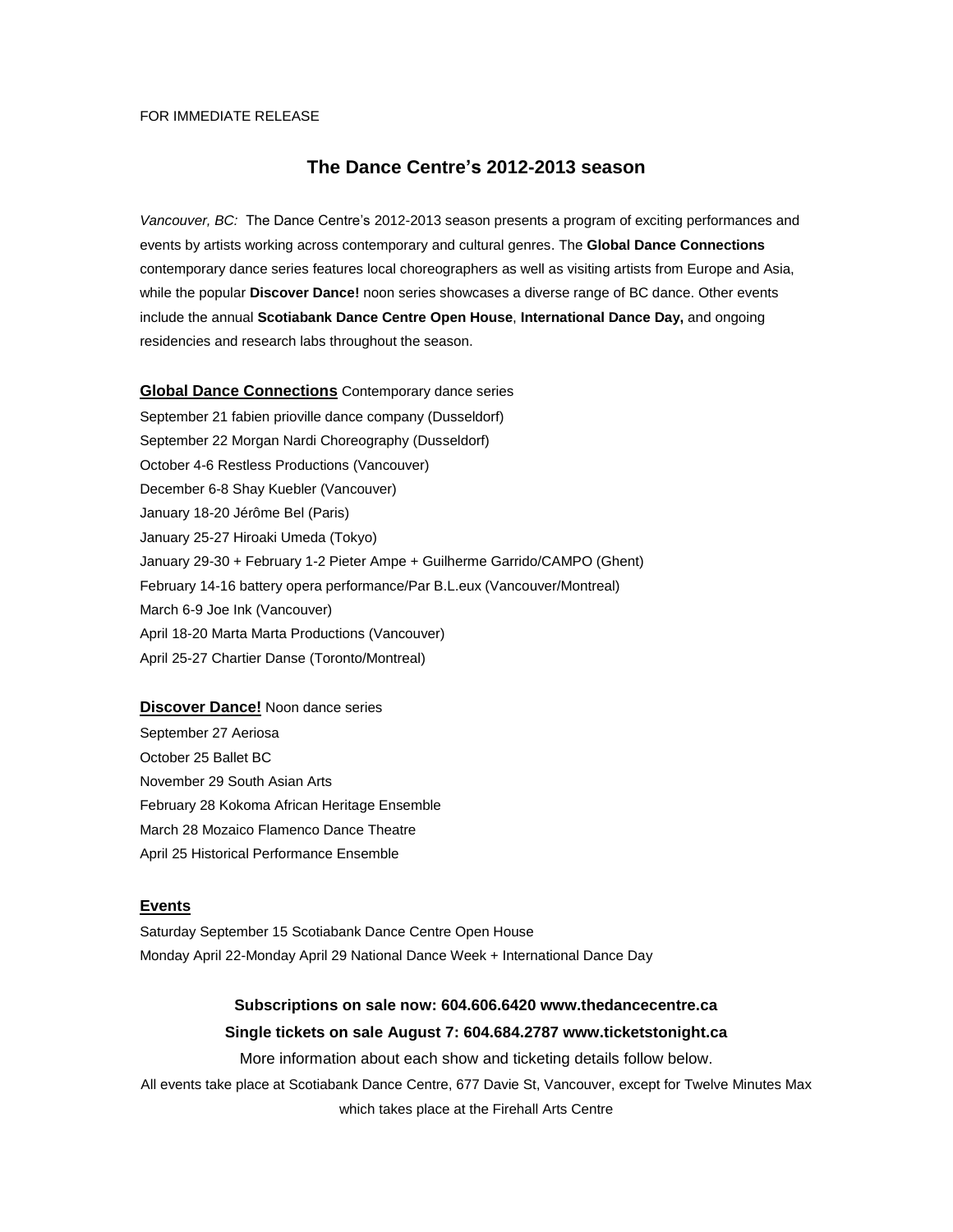**fabien prioville dance company** (Dusseldorf) *Experiment on Chatting Bodies* **Friday September 21, 8pm** (+ post-show artist talkback)

+

#### **Morgan Nardi Choreography** (Dusseldorf) *A ONE M(ORG)AN SHOW*

**Saturday September 22, 8pm** (+ post-show artist talkback)

Presented with the Transatlantique Festival Montreal/Quartiers Danses

A veteran of La La La Human Steps and the legendary Pina Bausch's Tanztheater Wuppertal, French-born Fabien Prioville creates work that bursts with theatricality and striking images. In his new duet (performed with Pascal Merighi, also ex-Tanztheater Wuppertal) Prioville uses Facebook and Skype to invite people to share their music, movement, opinions, even views of their homes, to create a digitally extended live performance, in a witty examination of the impact of new technology on human communication. Award-winning choreographer Morgan Nardi's subversive take on the one-man show introduces us to a charming, if not entirely reliable, entertainer who spins fact and fiction to keep us asking who he really is, and why it matters. In an exuberant virtuoso performance fusing dance, song, text and comedy, Nardi questions the self-presentation and authenticity of the artist and the audience, defends the right to lie and

shatters the obligation to tell the truth.

www.fabienprioville.com www.morgan-nardi.com

These artists are presented through an ongoing exchange partnership between Transatlantique Festival Montreal and The Dance Centre, which since 2008 has facilitated the presentation of BC-based artists at the Festival, and brought artists from the Festival to perform in Vancouver. www.transatlantiquemontreal.com

#### **Restless Productions** (Vancouver) *The Moment of Forgetting*

#### Premiere

#### **Thursday-Saturday October 4-6, 8pm** Post-show artist talkback October 5

Presented with Restless Productions and Redshift Music through The Dance Centre's Artist-in-Residence program *The Moment of Forgetting* explores in movement, sound and performance the daily human experience of being abandoned by our knowledge, and the shock of finding an absence where we expected a presence. How do we forget, and what does it mean when we do? Choreographed by Claire French for five dancers, with an original score composed by James Maxwell and played live by four musicians, this stimulating new work also features set design by the innovative duo Hadley + Maxwell. www.restlessproductions.com

### **Shay Kuebler (**Vancouver) *Karoshi*

#### Premiere

## **Thursday-Saturday December 6-8, 8pm** Post-show artist talkback December 7

Presented through The Dance Centre's Artist-in-Residence program

Shay Kuebler presents a new full-length version of his 2011 hit *Karoshi* (meaning 'death from overwork' in Japanese), which is inspired by the clash between extreme societal pressure and personal needs, as exemplified in Japan's salaryman culture. Kuebler draws on martial arts, hip hop and contemporary dance to create physically explosive, high energy choreography for an outstanding all-male ensemble, incorporating live taiko drumming and video to create a thrilling and visceral theatrical experience. www.shaykuebler.tumblr.com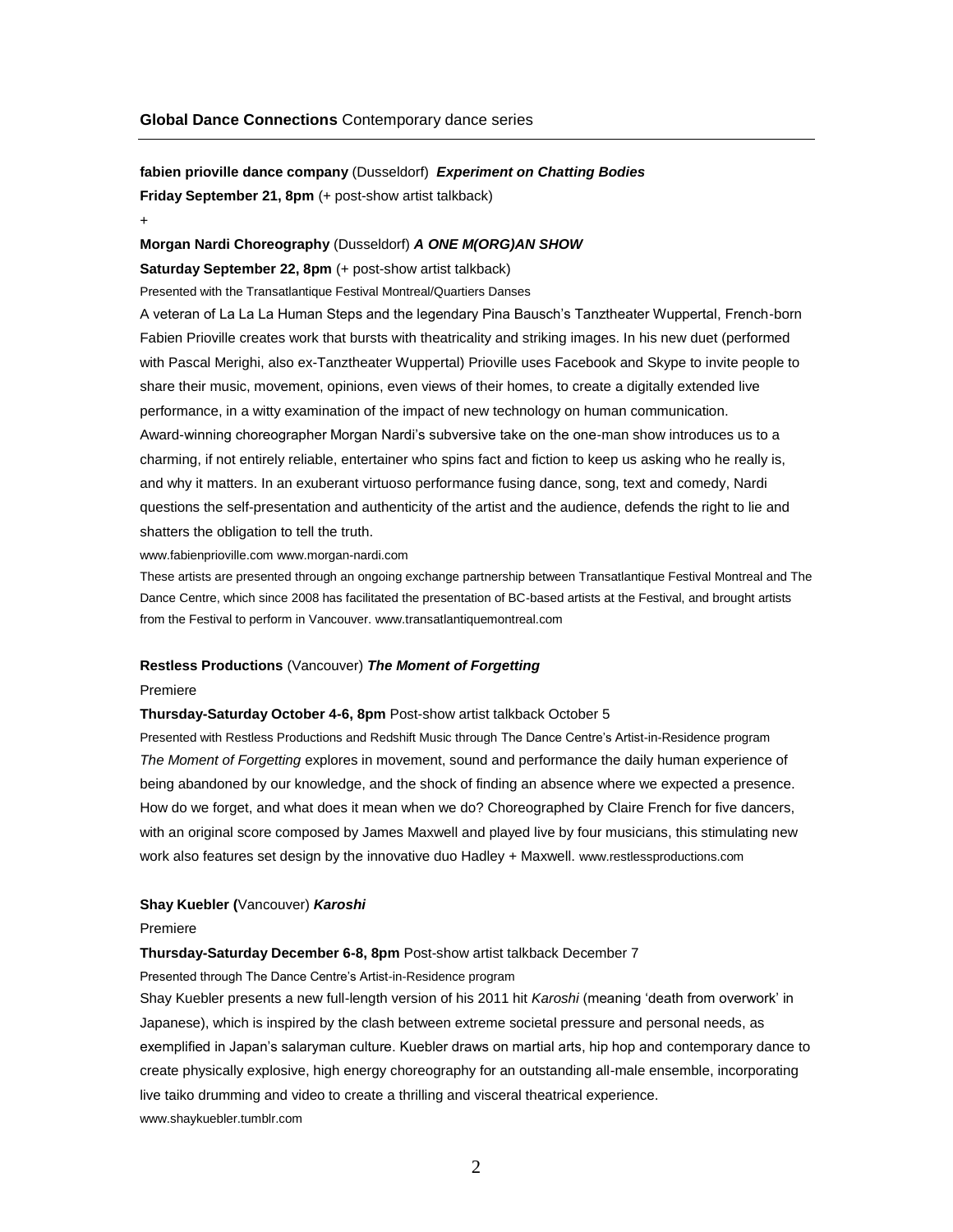## **Jérôme Bel (**Paris) *Cédric Andrieux* **Friday-Sunday January 18-20, 8pm**

Presented with the PuSh International Performing Arts Festival

The slyly brilliant work of Jérome Bel returns to Vancouver with a beautifully spare and poetic evening of dance and autobiographical storytelling, created in collaboration with, and performed by, French dancer Cédric Andrieux. Reflecting on a rich career which included eight rigorous years with Merce Cunningham Dance Company, Andrieux gives a rare, moving and humorous insider's view into a dancer's life, performing extracts of work by major choreographers including Cunningham and Trisha Brown. www.jeromebel.fr Supported by the Consulate General of France in Vancouver and the Institut français. www.pushfestival.ca

# **Hiroaki Umeda** (Tokyo) *Haptic + Holistic Strata* **Friday-Sunday January 25-27, 8pm**

Presented with the PuSh International Performing Arts Festival

Hiroaki Umeda is one of Japan's most exciting artists, bringing together light, sound and movement with astonishing force and style. *Haptic* plays with the sensation of colour, drenching the stage in layers of red, blue and purple, framing Umeda's constantly moving body. In *Holistic Strata* he is bathed in pinpoints of light, swaying with and against a torrential flow of racing light particles, creating an impact that is both disorientating and spellbinding. www.hiroakiumeda.com www.quaternaire.org Supported by the Japan Foundation and the EU Japan Fest. www.pushfestival.ca

## **Pieter Ampe + Guilherme Garrido/CAMPO** (Ghent) *Still Standing You*

**Tuesday-Wednesday January 29-30 + Friday-Saturday February 1-2, 8pm**

Presented with the PuSh International Performing Arts Festival

The incendiary Belgian-Portuguese duo Pieter Ampe and Guilherme Garrido burst on to the European dance scene five years ago and they have toured internationally to wild acclaim ever since. *Still Standing You* tests the limits of friendship, rivalry and their own bodies in a rough-and-tumble montage of dance, gymnastics and wrestling. Daring, discomfiting and darkly hilarious, this is an astounding take on masculinity, aggression and tenderness. www.campo.nu Tour supported by the Canada Council for the Arts. www.pushfestival.ca

#### **battery opera performance + Par B.L.eux** (Vancouver/Montreal) *Body-Scan 2*

#### Premiere

**Thursday-Saturday February 14-16, 8pm** Post-show artist talkback February 15

*Body-Scan 2* is choreographed and performed by Montreal's Benoît Lachambre and battery opera's Su-Feh Lee, two exceptional artists renowned for pushing the boundaries of contemporary dance with work that is fearless, intellectually rigorous and absorbing. Following on from their 2008 ensemble piece *Body-Scan*, this new duet explores the human body as a porous conduit through which our personal and collective history, memory and desires pass, and features images by New York photographer Robert Flynt and live music by Juno Award-winning musician and composer Jesse Zubot. www.batteryopera.com www.parbleux.qc.ca

**Joe Ink** (Vancouver) *Retrospective: 25 Years* **Wednesday-Saturday March 6-9, 8pm** Post-show artist talkback March 7 Presented with Joe Ink and the Vancouver International Dance Festival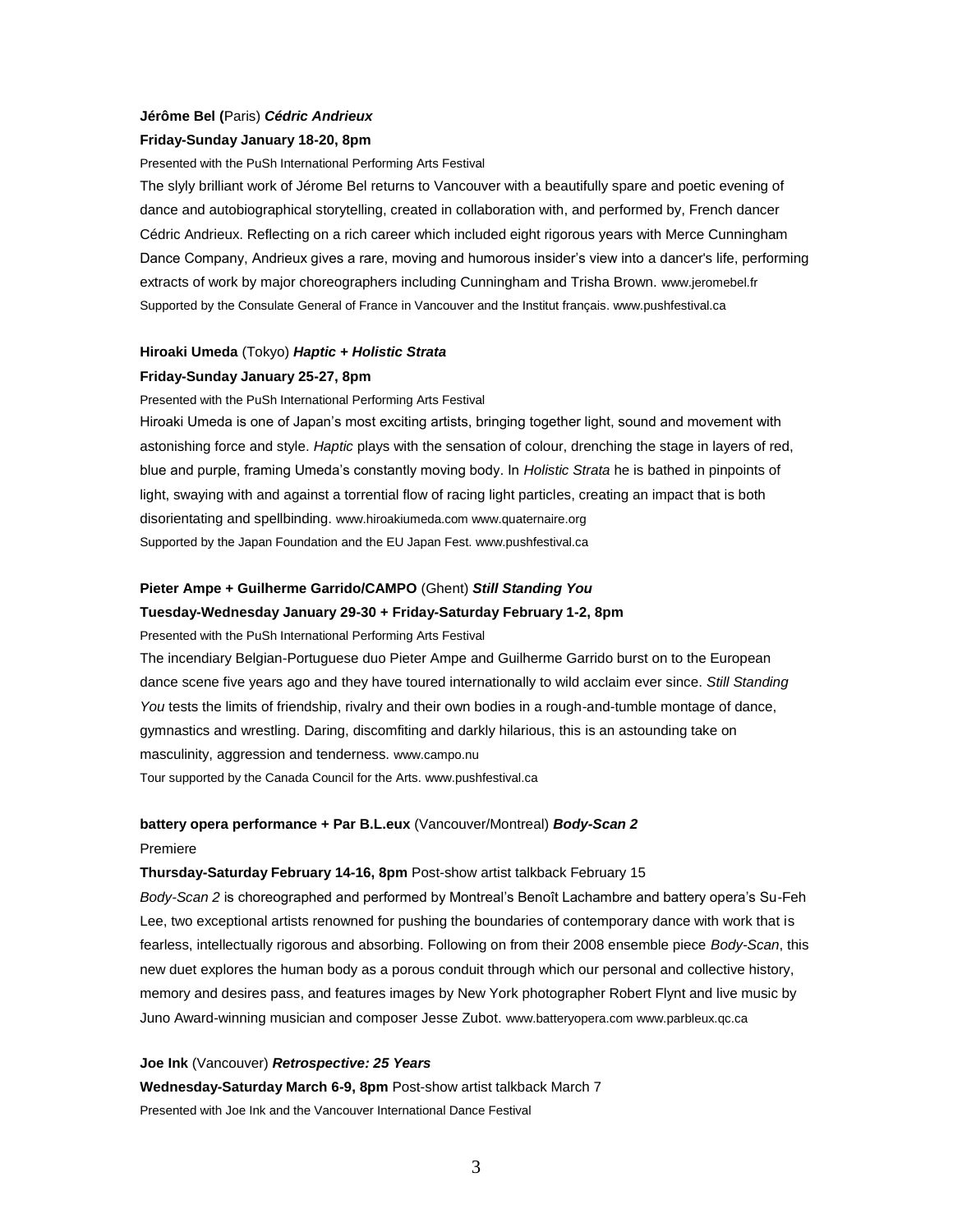Choreographer Joe Laughlin revisits some of his most popular works in an evening celebrating 25 years of making quirky, lyrical and imaginative dance. *Harold, Billy, Stan and Jack* (1997) is an athletic quartet exploring masculinity, set to film noir music by Ennio Morricone. In *Left* (2003) a man comes to terms with his life in a tightly focused pas de deux – with a teacup. An excerpt from the elegiac *dusk* (2011) completes the program. www.joeink.ca

#### **Marta Marta Productions** (Vancouver) *The Ligeti Project*

#### Premiere

#### **Thursday-Saturday April 18-20, 8pm** Post-show artist talkback April 19

Presented with Vancouver New Music through The Dance Centre's Artist-in-Residence program The music of the great Hungarian composer György Ligeti provides the starting point for this exciting new collaboration between contemporary choreographer Martha Carter and the innovative Microcosmos String Quartet. A cast of accomplished dancers and musicians creates a dialogue of movement, sound and rhythm that vibrates with contrasts, and expresses the raw energy and deep emotion of Ligeti's music, which will be played live. www.martamartaproductions.com www.newmusic.org

#### **Chartier Danse** (Toronto/Montreal) *Stria*

# **Thursday-Saturday April 25-27, 8pm** Post-show artist talkback April 26 *Stria* is the latest solo work by the award-winning and versatile choreographer/performer Marie-Josée Chartier, and is inspired by the beautiful and unpredictable terrain of the Badlands. The work uses an exquisite blend of movement, music, text and voice to delve into a mosaic of colourful memories, and touches on themes of nature, love and loss. Anchored by a luminous central performance by Chartier, *Stria* is a thoughtful, humorous and unconventional self-portrait. www.chartierdanse.com

**Global Dance Connections single tickets on sale August 7** from \$30/\$22 students & seniors, available from Tickets Tonight 604.684.2787 (service charges apply) and online at www.ticketstonight.ca. **Subscription packages and group rates** available from 604.606.6420 www.thedancecentre.ca.

## **Discover Dance!** noon dance series

The popular noon series offers informative and inspiring shows by BC-based dance companies which combine performance, question-and-answer sessions with the artists, and sometimes even audience participation.

### **Aeriosa Thursday September 27, 12 noon**

Aeriosa's spectacular aerial dance shows bring together the athleticism of rock climbing and the grace and artistry of dance. Using rope rigging systems, the company creates three-dimensional performances that reinterpret gravity, and delight and inspire audiences. Choreographer Julia Taffe presents a program of theatre-based work and provides revealing insights into a unique dance genre. www.aeriosa.com

## **Ballet BC Thursday October 25, 12 noon**

Bold and innovative, Ballet BC has developed a distinctive and highly acclaimed style, presenting a varied repertoire of contemporary ballets by Canadian and international choreographers which combine the rigour

4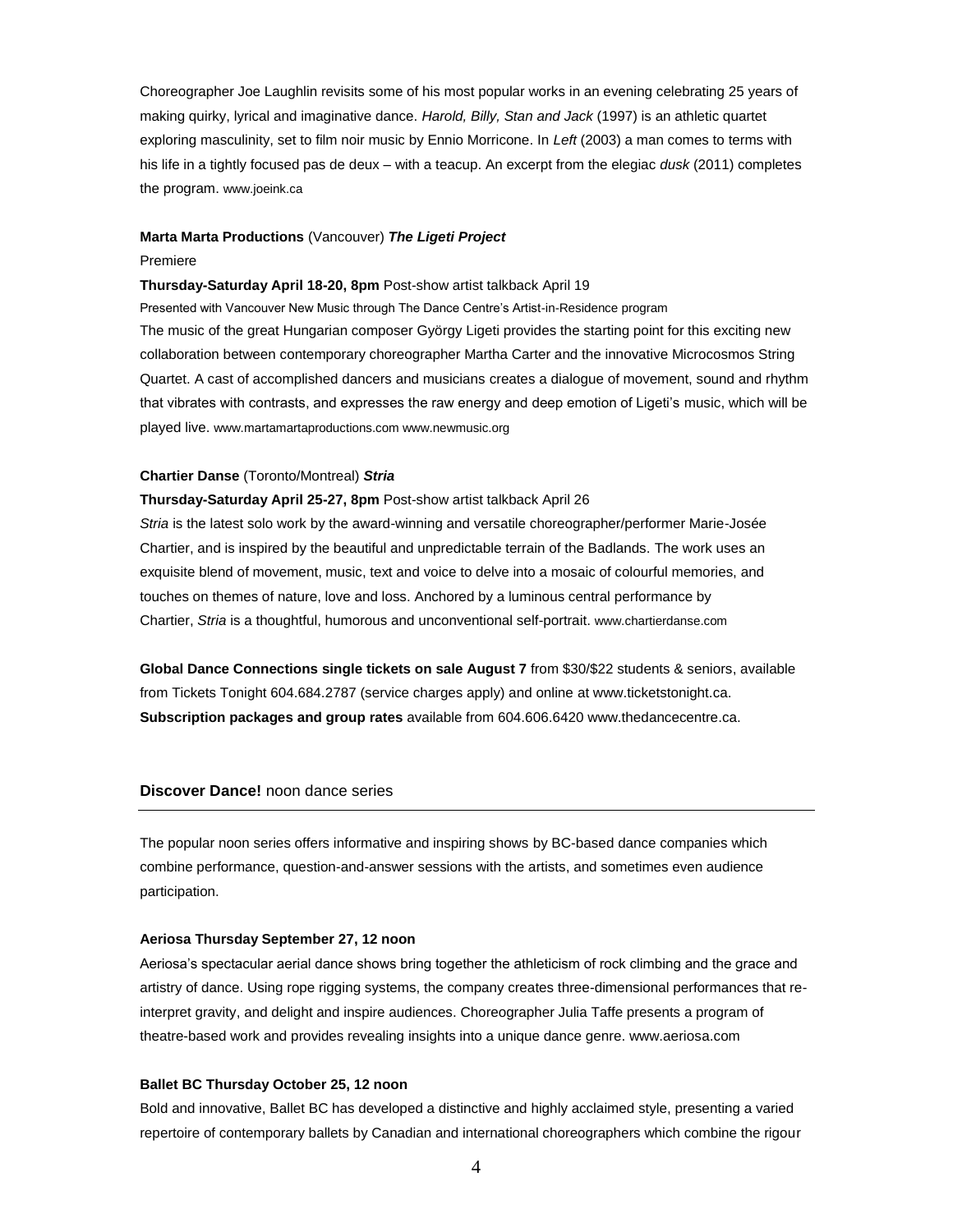of classical technique with a cutting-edge approach. Introduced by Artistic Director Emily Molnar, the company's superb dancers will perform excerpts from a brand new work by American choreographer Nicolo Fonte, which is scheduled to premiere in November. www.balletbc.com

## **South Asian Arts Thursday November 29, 12 noon**

Join South Asian Arts for an explosive performance of Indian dance! Originally a folk dance celebrating the harvest, bhangra has now surged in popularity worldwide, both in its traditional form and as a fusion with hiphop, house, and reggae. 'Bolly' is a vibrant dance form developed for the wildly popular Bollywood film industry. Both styles are bursting with energy and fun. www.southasianarts.ca

### **Kokoma African Heritage Ensemble Thursday February 28, 12 noon**

Founded by Nigerian-born Maobong Oku, Kokoma African Heritage Ensemble is renowned for exhilarating performances that express the rich cultural traditions and ancient rhythms of West Africa. The company's high-energy dances, live drumming and singing are steeped in poetic and mythological imagery, creating an experience that will excite the eyes, engage the spirit and energize the soul. Presented in celebration of Black History Month. www.maobongoku.com

#### **Mozaico Flamenco Dance Theatre Thursday March 28, 12 noon**

Mozaico Flamenco blends fiery flamenco dance and music with the exotic Asian sounds of the Orchid Ensemble in this program of excerpts from the Chinese-Flamenco fusion hit, *Café de Chinitas*. Showcasing breathtaking virtuosity, electrifying footwork, ravishing costumes and soul-stirring music, this innovative cross-cultural exploration epitomizes how flamenco has become an international artform, embraced by different cultures and peoples all over the world. www.mozaicoflamenco.com

### **Historical Performance Ensemble Thursday April 25, 12 noon**

Experience the elegance, courtly manners and discreet wit of dance from centuries past. Historical Performance Ensemble performs a program of authentically recreated social and theatrical Baroque dances, featuring beautifully constructed costumes and entrancing music. This enjoyable and informative presentation illuminates the intricate dances and arts of the time that preceded ballet, and was to become the formative era of the modern world. www.historicalperformance.net

**Discover Dance! Single tickets on sale August 7** \$12/\$10 students, seniors and children from Tickets Tonight 604.684.2787 (service charges apply) and online at www.ticketstonight.ca. **Subscription packages and group rates** available from 604.606.6420 www.thedancecentre.ca.

#### **Events**

## **Scotiabank Dance Centre Open House**

#### **Saturday September 15, 10am-6pm**

A full day of free open classes, workshops, studio showings and special events, showcasing a host of different dance styles. Full schedule of events to be announced. Presented with the support of Scotiabank

#### **Twelve Minutes Max: December and May (dates tba)**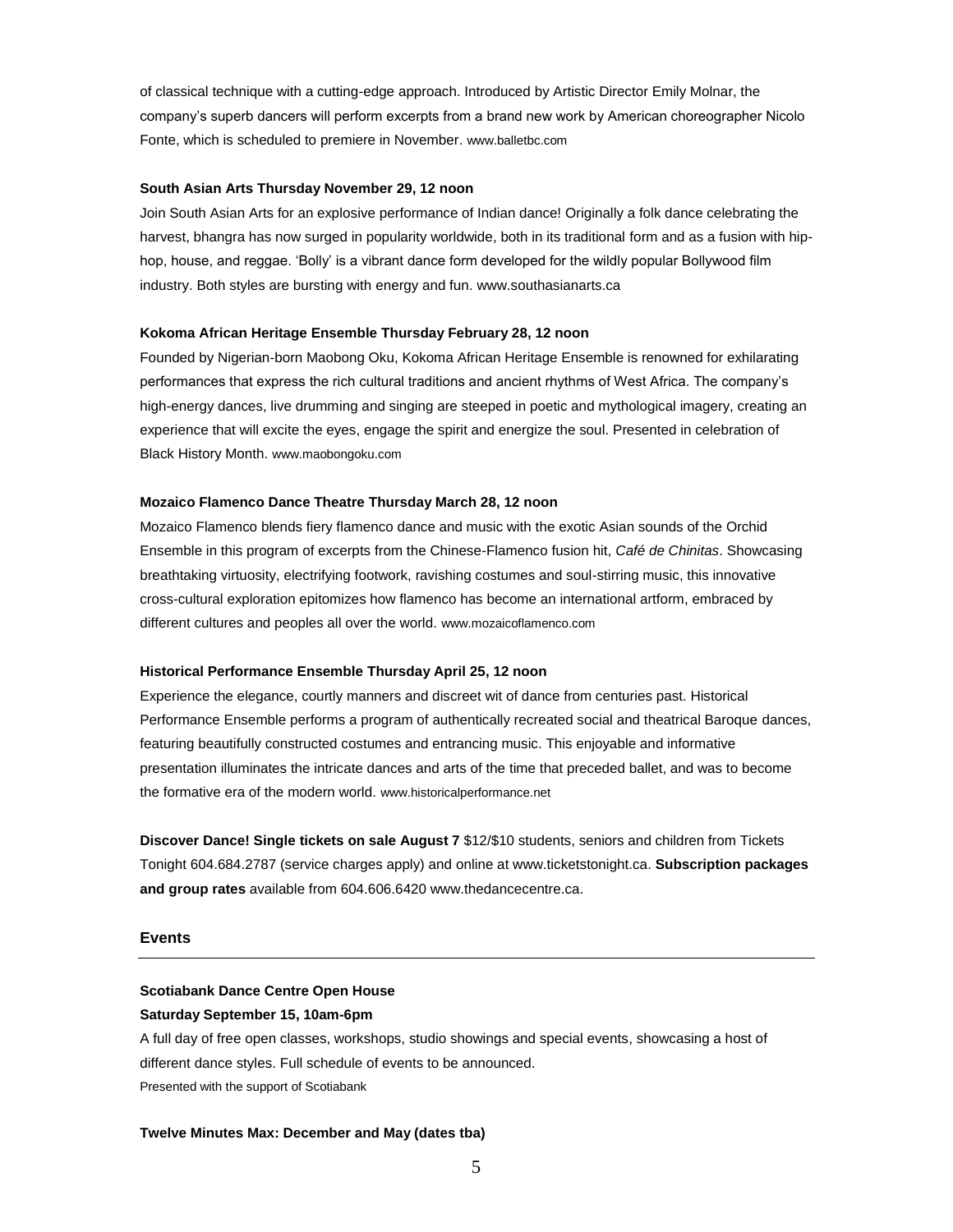#### Co-hosted with the Firehall Arts Centre

Twelve Minutes Max showcases a selection of eclectic works lasting twelve minutes or less. Dates, program and artist details to be announced. Tickets 604.689.0926 www.firehallartscentre.ca

#### **National Dance Week/International Dance Day April 22-29**

Canada's National Dance Week leads up to International Dance Day, which celebrates the art of dance worldwide every April 29. Full program of events to be announced.

## **Residencies and Labs**

Informal studio presentations and discussions coming out of The Dance Centre's research and development programs will take place throughout the season – dates and times to be announced:

**Artist residencies** provide support and fully subsidized studio space at Scotiabank Dance Centre to assist choreographers in the development of new works, with activities ranging from creation and teaching to studio showings and performances. Technical residencies offer production support to artists preparing for full theatre presentations.

**2012-2013 Artists-in-Residence:** Martha Carter Justine A. Chambers Lina Fitzner and Caroline Liffmann Claire French Dana Gingras Margaret Grenier Ziyian Kwan Joe Laughlin Wen Wei Wang

## **DanceLab**

The **DanceLab** interdisciplinary research program supports collaboration between choreographers and artists working in other disciplines, providing fully subsidized studio space for research into cross-art form collaboration. At the end of the Lab the artists open up the process to the public with an informal free studio presentation.

## **2012-2013 DanceLab choreographers and collaborators:**

Flamenco Rosario (Rosario Ancer) with Katrina Dunn (dramaturge).

Kinesis Dance somatheatro (Paras Terezakis) with Josh Hite (video), Kristen Roos (sound).

The 605 Collective with Brian Johnson (cinematographer/director)

True North Performance (Catherine Lee) with Angela Brown (performance/visual artist), Christine Elsey (dancer/anthropologist), Carmen Rosen (artist, performer).

### **Choreographic Labs**

**Triptych** (July-November) is an international choreographic project hosted by the Opera Estate Festival Veneto, Italy; Circuit-Est Centre Chorégraphique, Montreal; and The Dance Centre, Vancouver. Three